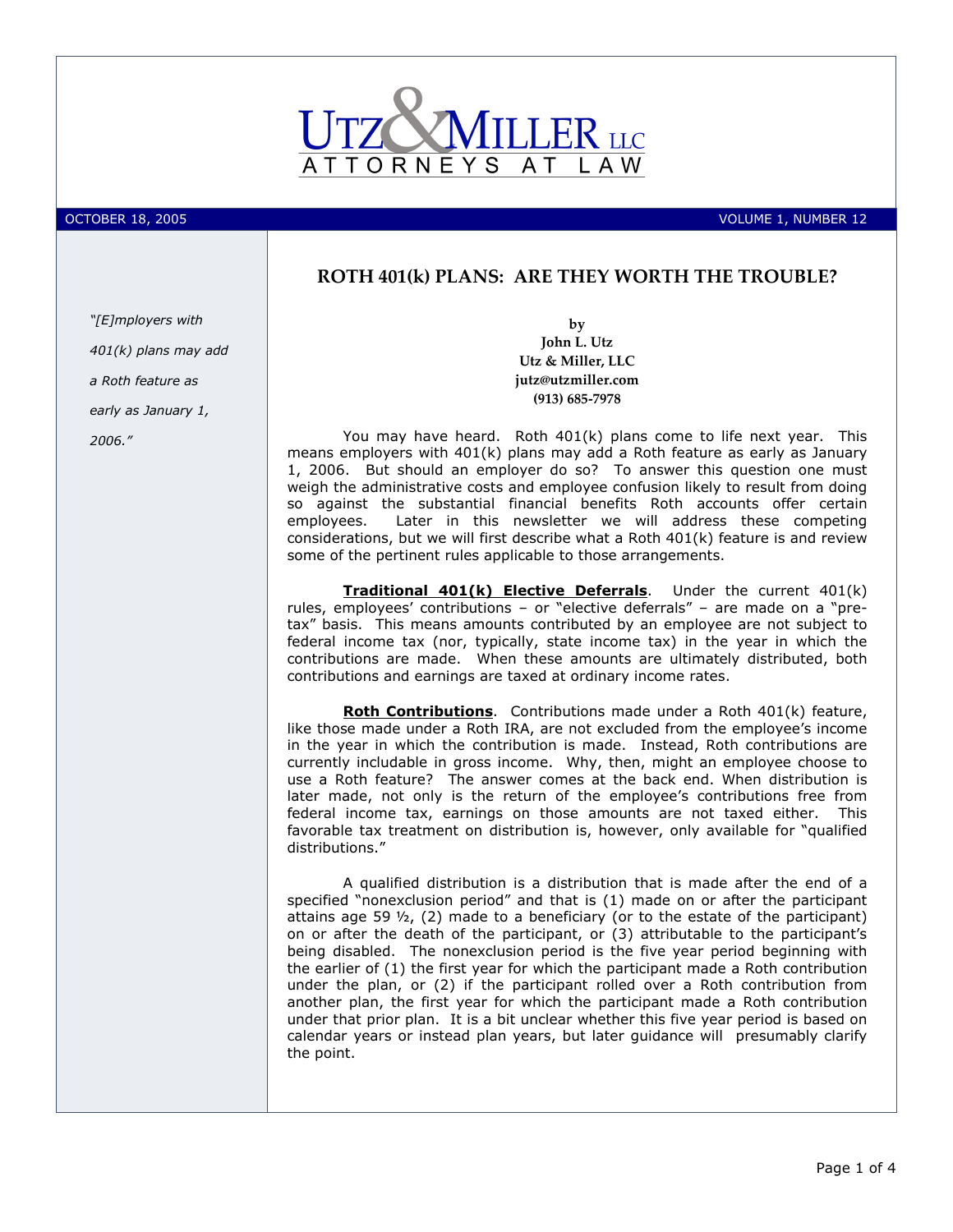"[T]he Tax Code's dollar limitations on elective deferrals [\$15,000 in 2006] apply, on an aggregate basis, to

elective deferrals and

Roth contributions."

Utz & Miller, LLC 13200 Metcalf Suite 230 Overland Park, KS 66213

Phone: 913.685.0970 Fax: 913.685.1281

John L. Utz jutz@utzmiller.com Phone: 913.685.7978 Fax: 913.685.1281

Eric N. Miller emiller@utzmiller.com Phone: 913.685.8150 Fax: 913.685.1281

Matthew J. Eickman meickman@utzmiller.com Phone: 913.685.0749 Fax: 913.685.1281

www.utzmiller.com

The information in this newsletter is of a general nature only and does not constitute legal advice.

Consult your attorney for advice appropriate to your circumstances.

Administrative Complexity. The introduction of Roth 401(k) plans has made the recordkeeping industry cringe. That is because Roth contributions must be accounted for separately from pre-tax elective deferrals and other accounts (such as matching or profit sharing contribution accounts). Each employee's Roth contributions and withdrawals must be credited and debited to a designated Roth contribution account. Earnings and losses, as well as other credits or charges under the plan, must be separately allocated among a participant's Roth and other accounts on a reasonable and consistent basis. Forfeitures may not be allocated to a Roth account.

This separate accounting requirement adds a layer of complexity and burden for recordkeepers, without offering them the promise of larger contributions to offset their trouble. That is because the total amount an employee may contribute in pre-tax elective deferrals and Roth contributions is constrained by the same dollar limitations as apply to pre-tax elective deferrals alone (\$14,000 for 2005; \$15,000 for 2006, plus any permitted catch-up contribution). One consideration for employers deciding whether to add a Roth feature will, therefore, be the additional fees, if any, their recordkeeper will charge to support Roth accounts.

Roth Contributions Treated as Elective Deferrals for Many **Purposes.** Roth contributions are subject to most of the rules that currently apply to pre-tax elective deferrals. Not surprisingly, Roth contributions must be nonforfeitable. In addition, the distribution restrictions applicable to elective deferrals apply to Roth accounts. This means distribution may be made only upon (1) severance from employment, (2) death, (3) disability, (4) the attainment of age 59 1/2 (if the plan is a profit sharing or stock bonus plan), (5) hardship of the employee (again, if the plan is a profit sharing or stock bonus plan), or (6) in some circumstances, plan termination.

Where an employee has made both elective deferrals and Roth contributions, a plan may allow the employee to choose whether a particular distribution will be made from a Roth account or instead from other accounts. Rollovers of Roth accounts may be made to a new employer's Roth 401(k) plan or to a Roth IRA. Although it appears the required minimum distribution rules (the age 70 1/2 rules) apply to Roth accounts, a non-key employee can normally avoid application of those rules by rolling over his or her Roth account to a Roth IRA upon termination of employment, since the required minimum distribution rules do not apply to Roth IRAs. A key employee could do the same, but would need to do so before age 70 1/2 to avoid the commencement of benefits. For key employees working beyond age 70 1/2, required minimum distribution would need to commence at 70 1/2 for benefits not already distributed and rolled over to a Roth IRA.

Roth contributions are treated like pre-tax elective deferrals in applying the ADP test (which restricts the amounts highly compensated employees may contribute). As noted earlier, the Tax Code's dollar limitations on elective deferrals (\$14,000 in 2005; \$15,000 in 2006, plus up to \$5,000 in catch-up contributions) apply, on an aggregate basis, to elective deferrals and Roth contributions. So, although a plan may permit an employee to choose whether contributions from his or her compensation will be made on a pre-tax basis (as an elective deferral) or instead as a Roth contribution (or, perhaps, a combination of the two), the total of the two amounts may not exceed \$15,000 in 2006 (plus an additional \$5,000, if the employee will attain age 50 by the end of the year in which the contribution is made and be eligible to make a catch-up contribution).

Who Would Want a Roth Account? There are a number of circumstances in which an employee would enjoy a financial advantage in designating 401(k) plan contributions as Roth contributions.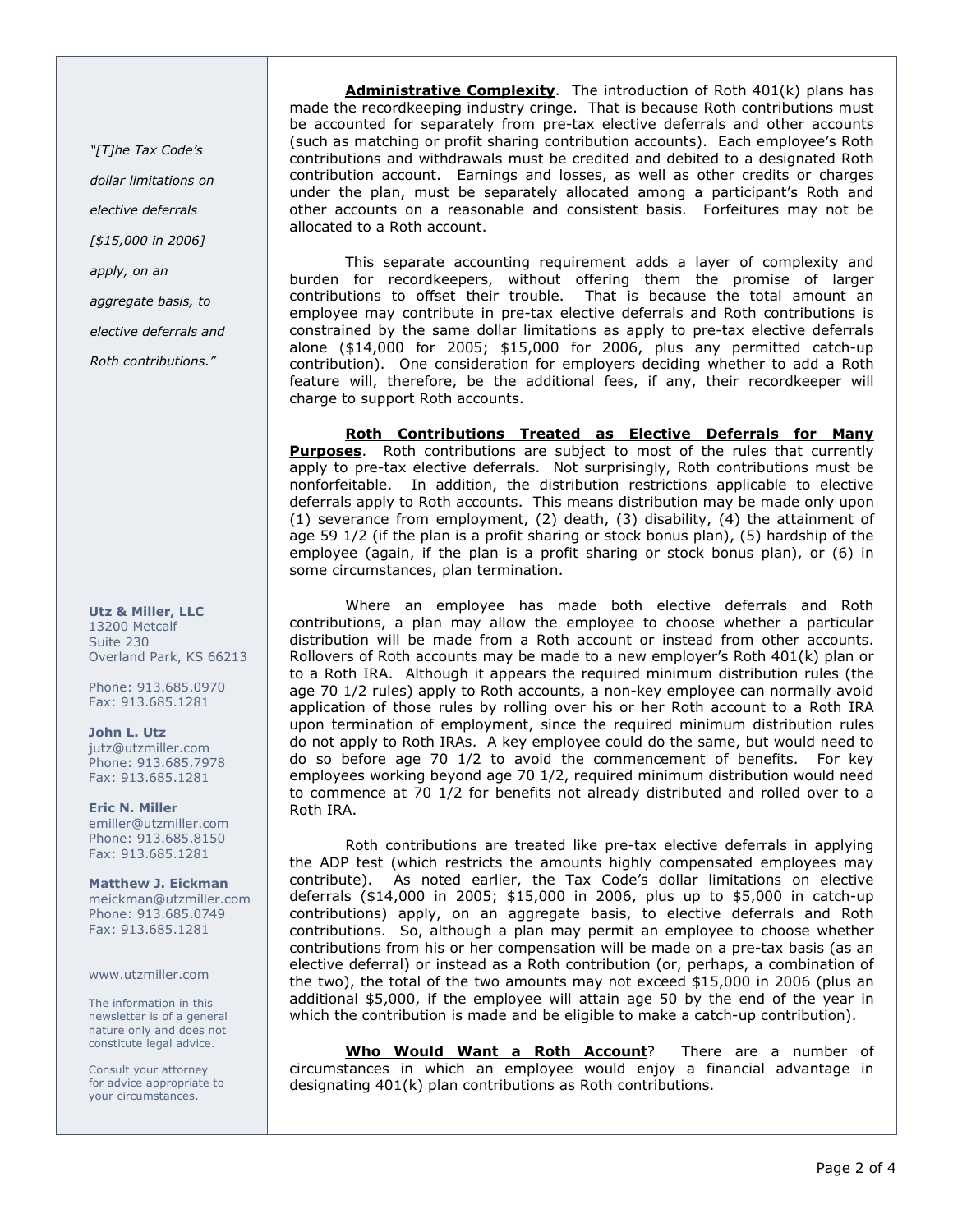"Roth contributions will be economically advantageous for employees who are in a higher tax bracket at distribution than at the time contributions are made."

#### Utz & Miller, LLC 13200 Metcalf Suite 230

Overland Park, KS 66213 Phone: 913.685.0970

# Fax: 913.685.1281

John L. Utz jutz@utzmiller.com Phone: 913.685.7978 Fax: 913.685.1281

# Eric N. Miller

emiller@utzmiller.com Phone: 913.685.8150 Fax: 913.685.1281

# Matthew J. Eickman

meickman@utzmiller.com Phone: 913.685.0749 Fax: 913.685.1281

### www.utzmiller.com

The information in this newsletter is of a general nature only and does not constitute legal advice.

Consult your attorney for advice appropriate to your circumstances.

- **Higher Tax Bracket at Distribution**. Roth contributions will be economically advantageous for employees who are in a higher tax bracket at distribution than at the time contributions are made. So, for example, younger employees who expect to move up in tax bracket as their compensation increases, or who are currently in lower brackets due to relatively large mortgage or dependent care deductions, are candidates for making Roth contributions. Higher bracket employees may also conclude that Roth contributions are advantageous because they may believe the tax rates for those with the highest taxable income are currently at historically low levels and are, therefore, likely to be higher when distributions are made. (If high income individuals believe as well that the gap between capital gains and ordinary income tax rates is likely to remain substantial, they may not even want to contribute to a 401(k) plan, preferring instead to enjoy capital gains rates on their investments outside a qualified plan.)
- **Lots of Money to Save.** For those able to save more than the dollar limit for 401(k) contributions, a Roth feature offers the opportunity to effectively save more dollars on a tax-favored basis. Take as an example an employee whose 401(k) contribution for 2006 is limited to \$15,000 (because the employee is not old enough to make a catch-up contribution), and who is in an effective 40 percent income tax bracket (combined federal and state taxes). Let's assume this employee is able and willing to save \$25,000 of his or her compensation. If the employee were offered a Roth 401(k) option, the employee could take one of two approaches. Under the first, the employee would contribute \$15,000 on a pre-tax basis to his or her 401(k) account and invest outside the plan the remaining \$10,000. Under the second approach, the employee would make a \$15,000 Roth contribution. This would leave no monies available for investment outside the plan because the employee would need the entire \$25,000 to net a \$15,000 Roth contribution after reduction for taxes. The net effect of this second approach would be to save and invest the full \$25,000 in discretionary compensation in the tax-favored 401(k) plan. This is in contrast to the use of pre-tax elective deferrals, where only a portion of the employee's savings attributable to his or her discretionary compensation would be contributed to the 401(k) plan. The balance would be invested outside the plan, and not in a tax-favored vehicle.

If the employee in the example above has the same tax rate upon distribution as at the time of contribution, the employee will have more money, after the payment of all income taxes, if he or she uses the Roth contribution approach. This assumes the distribution from the Roth account is a qualified distribution. The reason is that earnings on the Roth contributions will never be taxed. In contrast, under the traditional 401(k) approach, earnings on monies outside the 401(k) plan will be taxed, although possibly at low capital gains rates (depending on how the monies are invested). Nevertheless, a zero percent tax on earnings is better than tax at a favorable capital gains rate!

This advantage of using Roth contributions applies only to employees who can afford, and are willing, to save more than \$15,000 of their compensation (before tax) in 2006. That is, the advantage described here does not apply where an employee cannot afford, or is not willing, to save more than the Tax Code's dollar limitation for 401(k) elective deferrals.